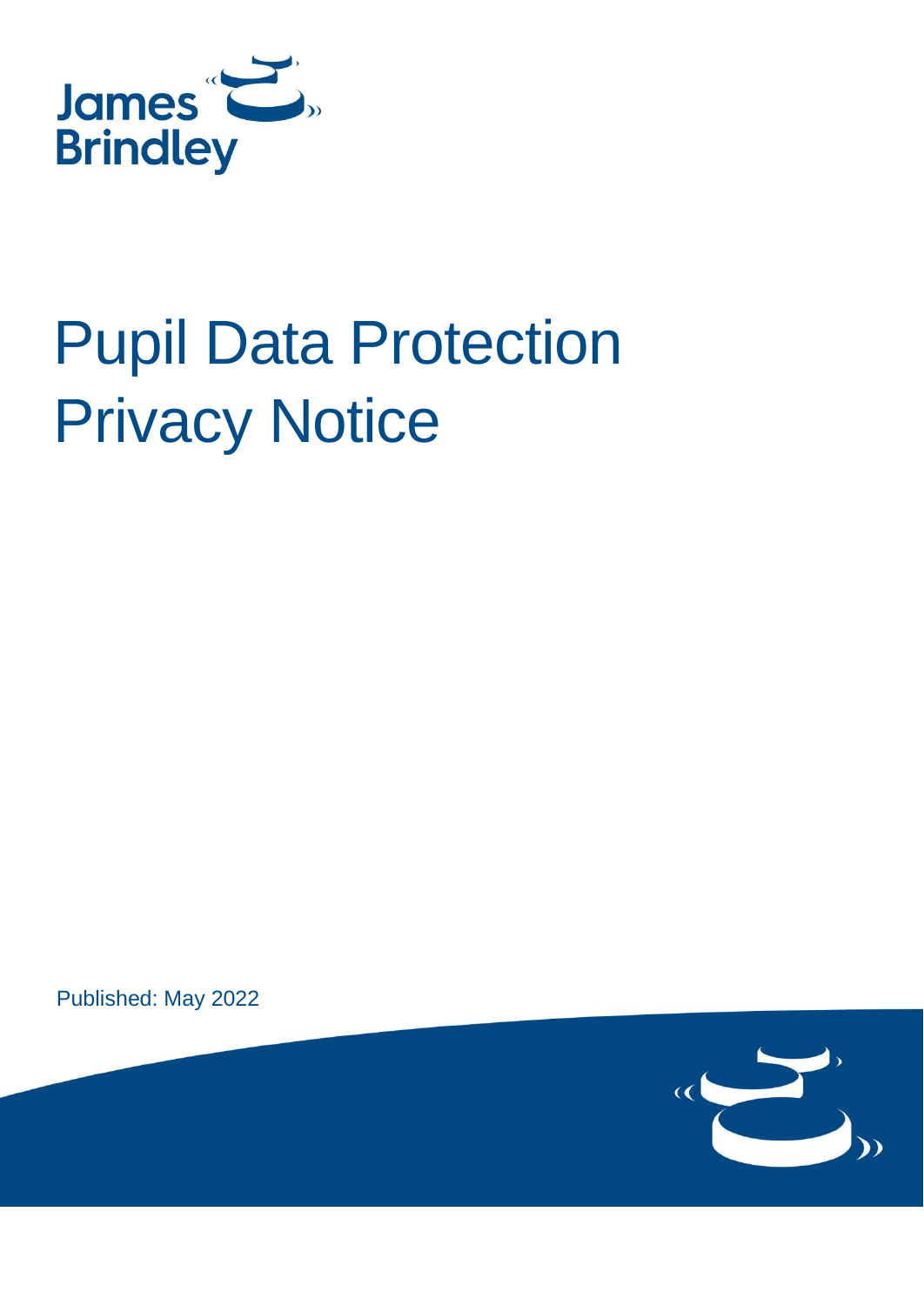

Under data protection law (UK GDPR and Data Protection Act 2018), individuals have a right to be informed about how the school uses any personal data that we hold about them. We comply with this right by providing 'privacy notices' (sometimes called 'fair processing notices') to individuals where we are processing their personal data.

This privacy notice explains how we collect, store and use personal data about pupils.

We, James Brindley Academy, Bell Barn Road, Edgbaston Birmingham B15 2AF, are the 'data controller' for the purposes of data protection law. The academy is registered with the ICO, reference number Z519817X.

Our data protection officer is Kevin Biggs (see 'Contact us' below).

#### **The personal data we hold, why we use this data and the lawful basis for processing**

Personal data that we may collect, use, store and share (when appropriate) about pupils includes, but is not restricted to:

| Data we collect                                                                                                               | Why we use this data                                                                                                                                                                                                                | Lawful basis for using this<br>data                                     |
|-------------------------------------------------------------------------------------------------------------------------------|-------------------------------------------------------------------------------------------------------------------------------------------------------------------------------------------------------------------------------------|-------------------------------------------------------------------------|
| Contact details, contact preferences, date Administer admissions<br>of birth, identification documents                        | processes and contact<br>parents/carers                                                                                                                                                                                             | Public task and substantial<br>public interest                          |
| Results of externally set tests                                                                                               | To provide results to<br>pupils and<br>public organisations and<br>assess the quality of our<br>service.                                                                                                                            | Public task and substantial<br>public interest                          |
| Pupil and curricular records including<br>internal<br>assessments and behavioural information at the school, to support pupil | Assess the appropriateness of Public task and substantial<br>pupil referrals for a placement public interest<br>learning and transition and<br>assess the quality of our<br>service.                                                |                                                                         |
| Characteristics, such as ethnic<br>background, eligibility for free school<br>meals, or special educational needs             | To enable equalities<br>monitoring and assess the<br>quality of our service                                                                                                                                                         | Public task, substantial public<br>interest and equality &<br>diversity |
| <b>Exclusion information</b>                                                                                                  | As part of a legal process and Public task and substantial<br>to support pupil learning and<br>assess the quality of our<br>service.                                                                                                | public interest                                                         |
| Details of any medical conditions,<br>including physical and mental health                                                    | Assess the appropriateness of Public task and substantial<br>pupil referrals for a placement public interest<br>at the school, to support pupil<br>learning and welfare<br>and transition and assess the<br>quality of our service. |                                                                         |
| Attendance information                                                                                                        | Safeguarding and to report on Public task and substantial<br>pupil progress                                                                                                                                                         | public interest                                                         |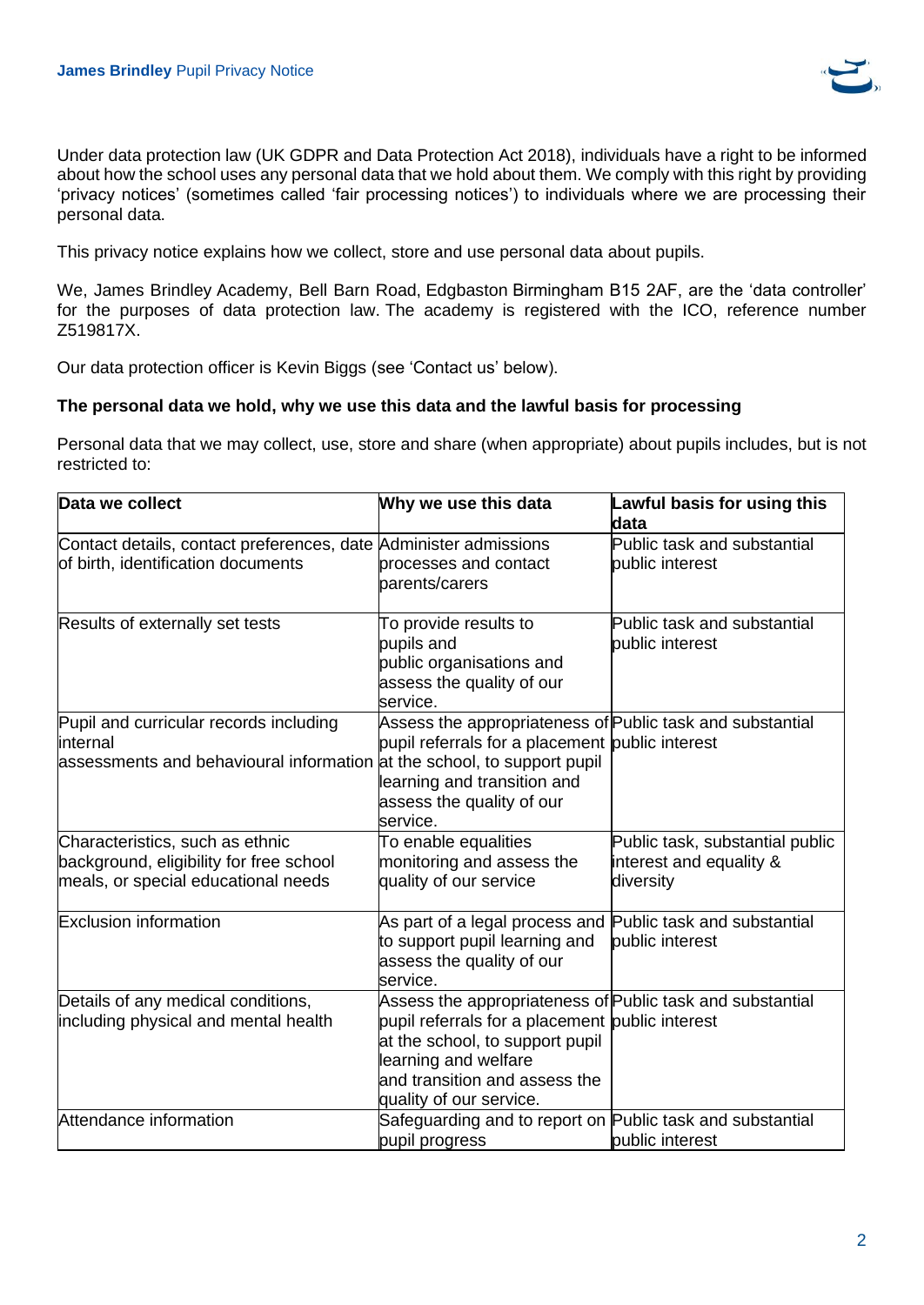

| Safeguarding information                                                                                     | Protect pupil safety and<br>welfare, provide appropriate<br>pastoral care        | Public task and substantial<br>public interest        |
|--------------------------------------------------------------------------------------------------------------|----------------------------------------------------------------------------------|-------------------------------------------------------|
| Details of any support received including<br>care packages, plans, support providers<br>and medical evidence | Protect pupil safety and<br>welfare, and<br>provide appropriate pastoral<br>care | Public task and substantial<br><b>public interest</b> |
| Photographs and videos                                                                                       | Internal and external<br>marketing                                               | Consent                                               |
| CCTV images captured on school<br>premises                                                                   | Protect pupil safety and<br>welfare                                              | Legitimate interest                                   |

We may also hold data about pupils that we have received from other organisations, including other schools, health providers, local authorities and the Department for Education.

Where we have obtained consent to use pupils' personal data, this consent can be withdrawn at anytime but this may impact on our ability to deliver our services. We will make this clear when we ask for consent, and explain how consent can be withdrawn.

## **Collecting this information**

While the majority of information we collect about pupils is mandatory, there is some information that can be provided voluntarily.

Whenever we seek to collect information from you or your child, we make it clear whether providing it is mandatory or optional. If it is mandatory, we will explain the possible consequences of not complying.

#### **How we store this data**

We keep personal information about pupils while they are attending our school in line with our Data Protection Policy. We may also keep it beyond their attendance at our school if this is necessary in order to comply with our legal obligations.

The school uses the [Information and Records Management Society's toolkit for schools](http://irms.org.uk/?page=schoolstoolkit&terms=%22toolkit+and+schools%22) to determine how long we keep information about pupils.

The school retains pupil information in accordance with the legal requirements, for educational records this is the date of birth of the pupil  $+25$  years.

Unsuccessful pupil referrals information will be retained for 12 months.

#### **Data sharing**

We do not share information about pupils with any third party without consent unless the law allows us to do so.

Where it is legally required, or necessary (and it complies with data protection law) we may share personal information about pupils with:

• *Our local authority – to meet our legal duties to share certain information with it, such as concerns about pupils' safety and exclusions*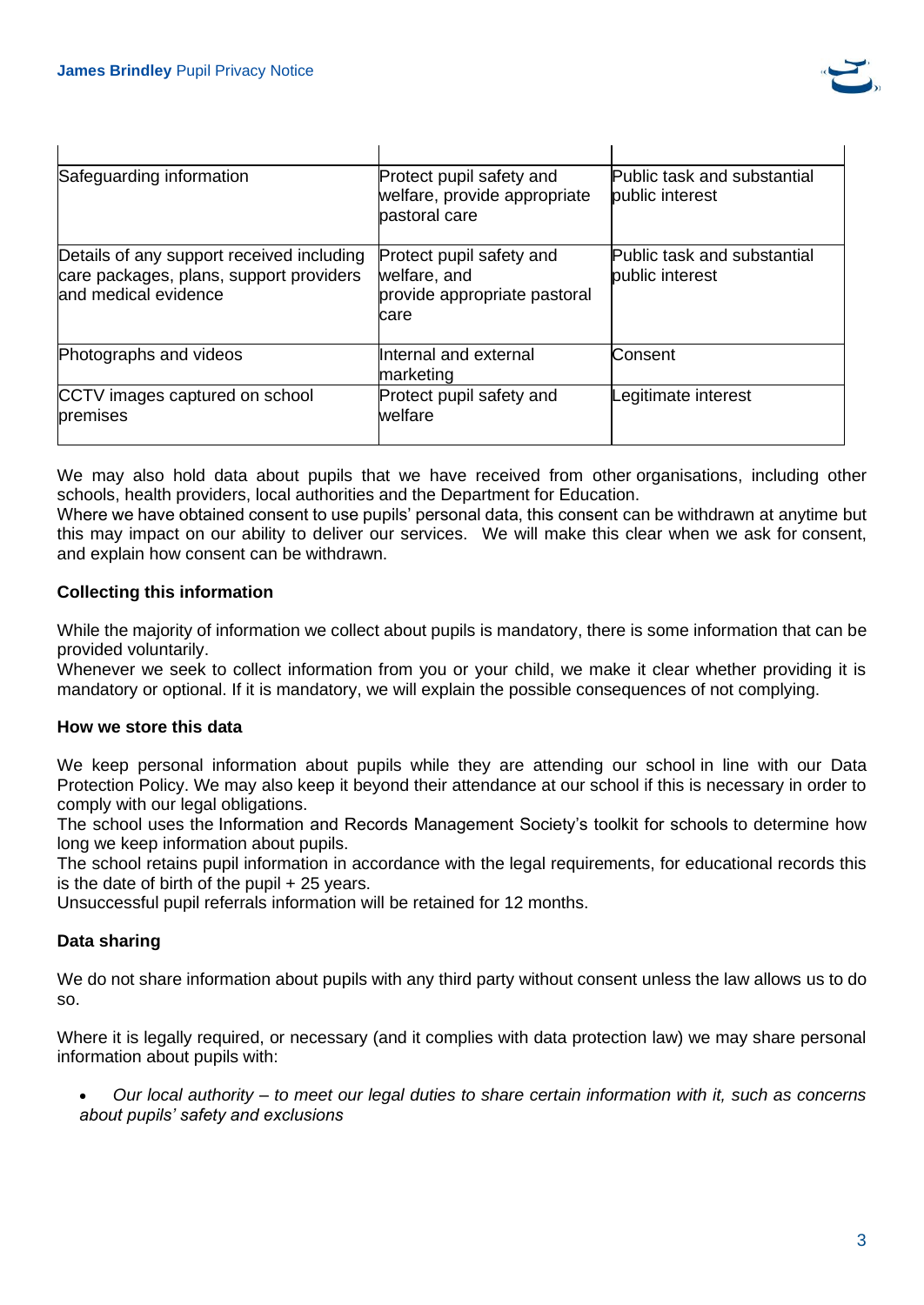

• *The Department for Education (a government department) – to meet our legal duties to share certain information with it, such as census returns*

• *Your family and representatives – so they are aware of your progress and wellbeing in school, as they have parental responsibility*

• *Educators and examining bodies – so that pupils can access their educational rights*

• *Our regulator, OFSTED, (the organisation or "watchdog" that supervises us), - to meet our legal duties and ensure that we are complying with regulation requirements*

• *Financial organisations – so that the school can receive the correct funding for pupil placements*

• *Central and local government – to meet our legal duties to provide certain information, such as pupil outcomes*

- *Our auditors – to ensure we are fulfilling our legal obligations associated with financial regulations*
- *Health authorities – so that we can ensure the wellbeing and correct educational provision for pupils*

• *Health and social welfare organisations – to provide appropriate support and ensure that the school complies with legal requirements associated with safeguarding including child protection*

• *Professional advisers and consultants – to ensure that the school effectively quality assures provision and to support school improvements for the benefit of the pupils*

• *Police forces, courts, tribunals – to meet our legal duties to share certain information in circumstances such as the detection and investigation of a crime*

• *Professional bodies – to meet our legal duties to provide educational provision*

• *Suppliers and service providers – so that they can provide the services we have contracted them* 

*for. These providers then become a data processor.*

| <b>Data Processor</b>        | The service provided                                      |
|------------------------------|-----------------------------------------------------------|
| Arbor                        | Cloud based pupil database                                |
| <b>ADT Reseller</b>          | <b>CCTV</b>                                               |
| <b>BitNet Solutions</b>      | <b>IT</b> support                                         |
| Microsoft Office 365 -       | Cloud based IT platform that enables on-line teaching and |
| including Adapt              | document storage                                          |
| Compass +                    | Cloud based pupil careers database                        |
| Senso                        | Internet monitoring                                       |
| Thrive                       | Emotional development profiling tool                      |
| <b>CPOMS</b>                 | Incident logging                                          |
| <b>SIRENS</b>                | Incident logging                                          |
| le4education                 | Website host                                              |
| Michael's Mentors            | Mentoring service                                         |
| Open Theatre                 | Drama teaching                                            |
| <b>TLC Live</b>              | On-line tutoring service                                  |
| School cloud parents evening | On-line appointments system                               |
| <b>Schools Broadband</b>     | Internet Service Provider                                 |
| <b>SISRA</b>                 | Educational results analysis                              |
| Soundswell                   | Speech and Language Therapy provider                      |
| Groupcall                    | Attendance information to the Local Authority             |
| Aspen's                      | Allergen information to comply with Natasha's Law         |
| Cityserve                    | Allergen information to comply with Natasha's Law         |
| <b>Curriculum delivery</b>   |                                                           |
| <b>Processor</b>             | <b>Curriculum Area</b>                                    |
| Turinglab.co.uk              | <b>ICT</b>                                                |
| Soundtrap for education      | <b>Music</b>                                              |
| Educationcity.com            | Primary                                                   |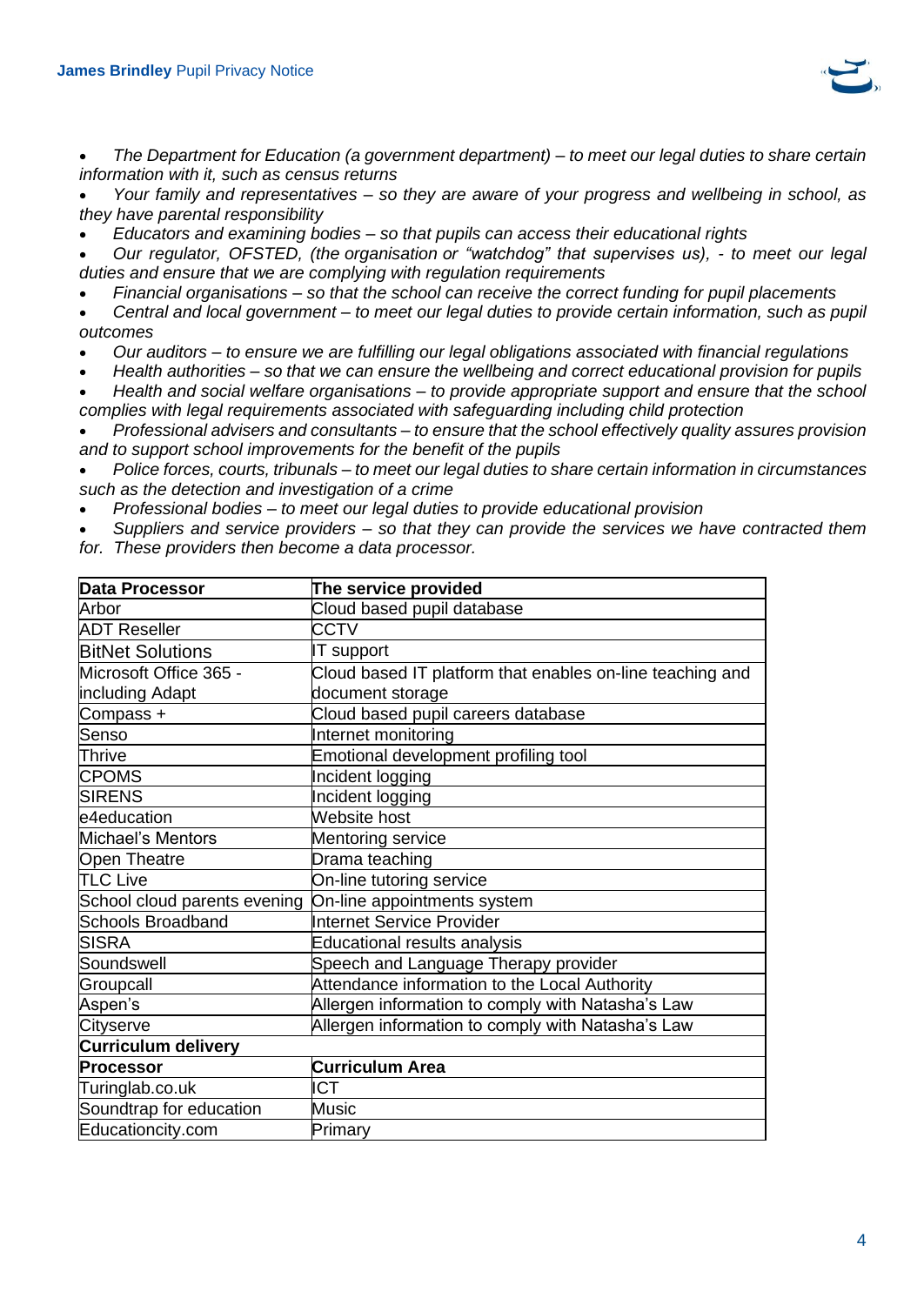

| Educake                                                                          | Science                                                |  |
|----------------------------------------------------------------------------------|--------------------------------------------------------|--|
| Kerboodle                                                                        | Science                                                |  |
| <b>Activelearn Primary</b>                                                       | Primary                                                |  |
| DrFrostmaths                                                                     | Maths                                                  |  |
| <b>GL</b> assessor                                                               | Science and Maths                                      |  |
| Evidence Me                                                                      | EYFS                                                   |  |
| Tapestry                                                                         | <b>EYFS/Primary and throughout the hospital sector</b> |  |
| Charanga                                                                         | Primary                                                |  |
| <b>Accelerated Reader</b>                                                        | English                                                |  |
| <b>Mymaths</b>                                                                   | <b>Maths</b>                                           |  |
| Mathswatch                                                                       | Maths                                                  |  |
| Twinkl                                                                           | Primary                                                |  |
| <b>Pinpoint Learning</b>                                                         | <b>Maths</b>                                           |  |
| Tinkercad                                                                        | Design and Technology                                  |  |
| <b>Exam Boards</b>                                                               |                                                        |  |
| OCR, AQA, Edexcel, RSL, WJEC, Cambridge International, LIBF, BCS, Sports Leaders |                                                        |  |
| and Trinity College London.                                                      |                                                        |  |

## **National Pupil Database**

We are required to provide information about pupils to the Department for Education as part of statutory data collections such as the school census and early years census.

Some of this information is then stored in the [National Pupil Database](https://www.gov.uk/government/publications/national-pupil-database-user-guide-and-supporting-information) (NPD), which is owned and managed by the Department and provides evidence on school performance to inform research.

The database is held electronically so it can easily be turned into statistics. The information is securely collected from a range of sources including schools, local authorities and exam boards.

The Department for Education may share information from the NPD with other organisations which promote children's education or wellbeing in England. Such organisations must agree to strict terms and conditions about how they will use the data.

For more information, see the Department's webpage on [how it collects and shares research data.](https://www.gov.uk/data-protection-how-we-collect-and-share-research-data)

You can also [contact the Department for Education](https://www.gov.uk/contact-dfe) with any further questions about the NPD.

## **Youth support services**

Once our pupils reach the age of 13, we are legally required to pass on certain information about them to Birmingham Local Authority, as it has legal responsibilities regarding the education or training of 13-19 yearolds.

This information enables it to provide youth support services, post-16 education and training services, and careers advisers.

Parents/carers, or pupils once aged 16 or over, can contact our data protection officer to request that we only pass the individual's name, address and date of birth to Birmingham Local Authority.

## **Transferring data internationally**

Where we transfer personal data to a country or territory outside the European Economic Area, we will do so in accordance with data protection law.

**Parents and pupils' rights regarding personal data**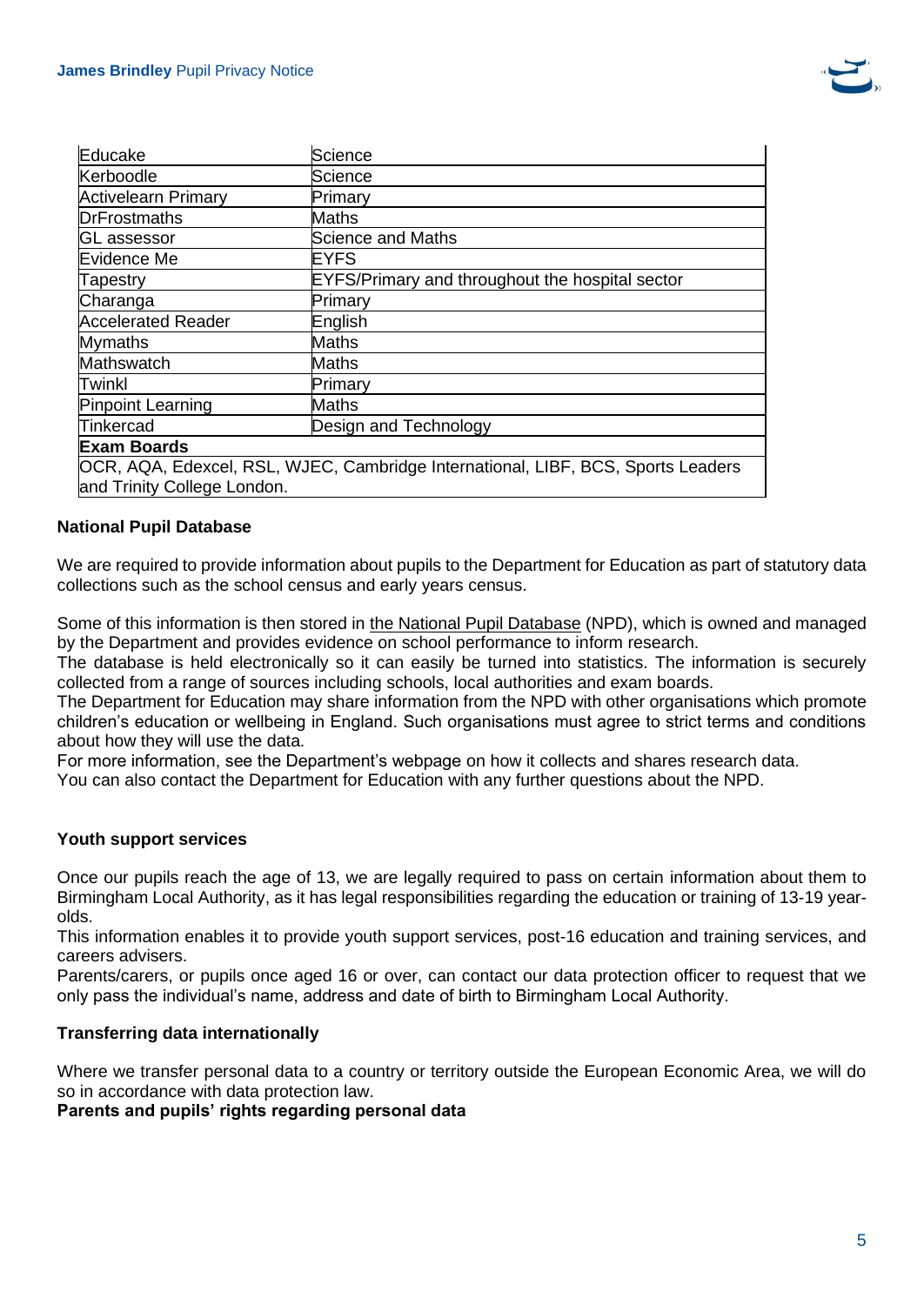

All individuals have a right to make a **'data subject access request'** to gain access to personal information that the school holds about them.

Parents/carers can make a request with respect to their child's data where the child is not considered mature enough to understand their rights over their own data (usually under the age of 12), or where the child has provided consent.

Parents also have the right to make a data subject access request with respect to any personal data the school holds about them.

If a data subject access request is made, and if we do hold information about the data subject, we will:

- Give a description of it
- Say why we are holding and processing it, and how long we will keep it for
- Explain where we got it from, if not from the parent or child
- Say who it has been, or will be, shared with
- Say whether any automated decision-making is being applied to the data, and any consequences of this
- Issue a copy of the information in an intelligible form

Individuals also have the right for their personal information to be transmitted electronically to another organisations in certain circumstances.

If you would like to make a request please contact our data protection officer.

Parents/carers also have a legal right to access to their child's **educational record**. To request access, please contact [enquiry@jamesbrindley.org.uk](mailto:enquiry@jamesbrindley.bham.sch.uk)

#### **Other rights**

Under data protection law (UK GDPR and Data Protection Act 20218), individuals have certain rights regarding how their personal data is used and kept safe, including the right to:

- Object to the use of personal data if it would cause, or is causing, damage or distress
- Prevent it being used to send direct marketing
- Object to decisions being taken by automated means (by a computer or machine, rather than by a person)
- In certain circumstances, have inaccurate personal data corrected, deleted or destroyed, or restrict processing
- Claim compensation for damages caused by a breach of the data protection regulations

To exercise any of these rights, please contact our data protection officer.

#### **Complaints**

We take any complaints about our collection and use of personal information very seriously.

If you think that our collection or use of personal information is unfair, misleading or inappropriate, or have any other concern about our data processing, please raise this with us in the first instance.

To make a complaint, please contact our data protection officer.

Alternatively, you can make a complaint to the Information Commissioner's Office: